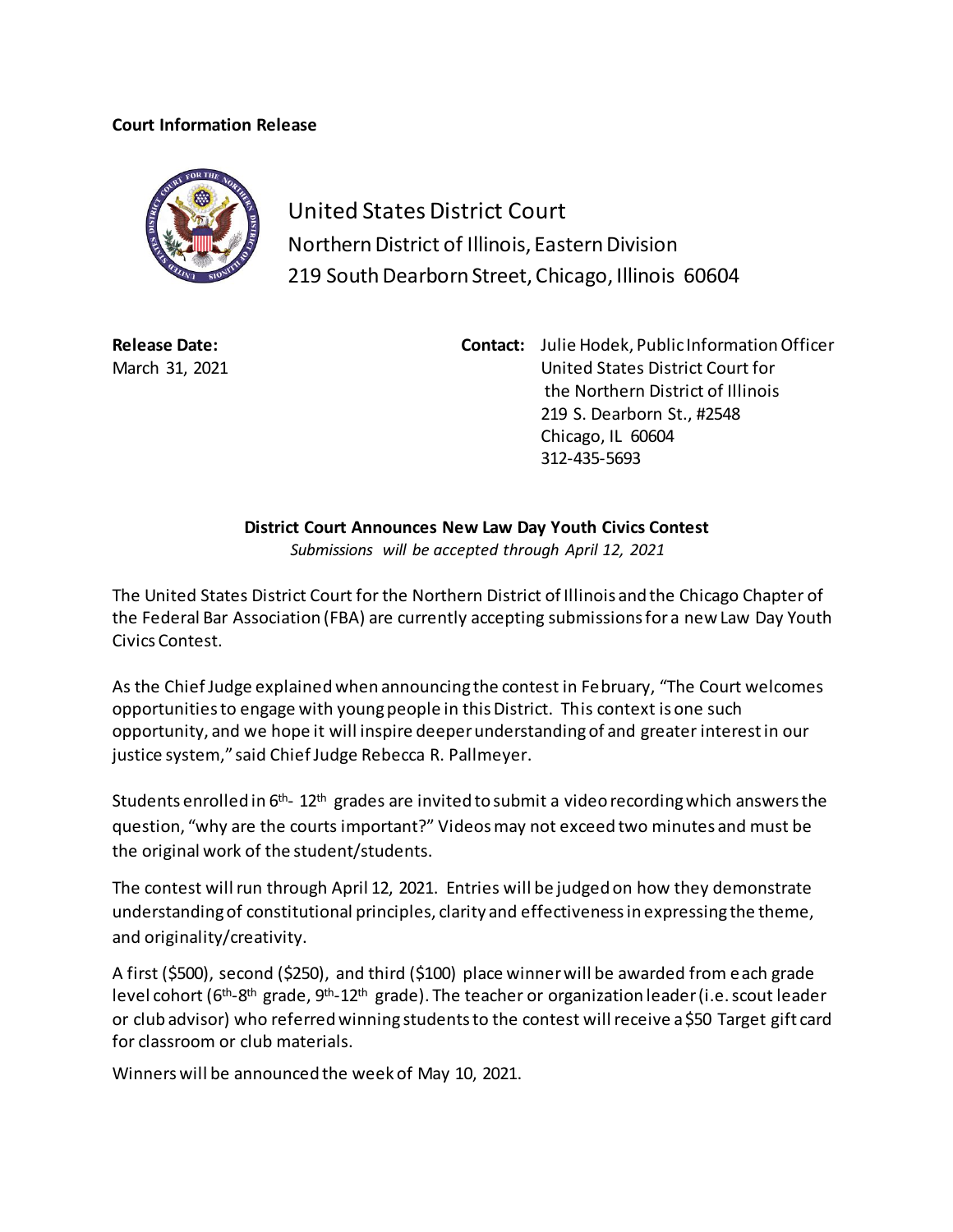Law Day is celebrated on May 1<sup>st</sup> each year and celebrates the role of law in our society and aims to foster greater understanding of the legal profession.

The Northern District of Illinois includes the following counties:Cook, DuPage, Grundy, Kane, Kendall, Lake, La Salle, Will, Boone, Carroll, DeKalb, Jo Daviess, Lee, McHenry, Ogle, Stephenson, Whiteside, Winnebago.

Contest materials attached.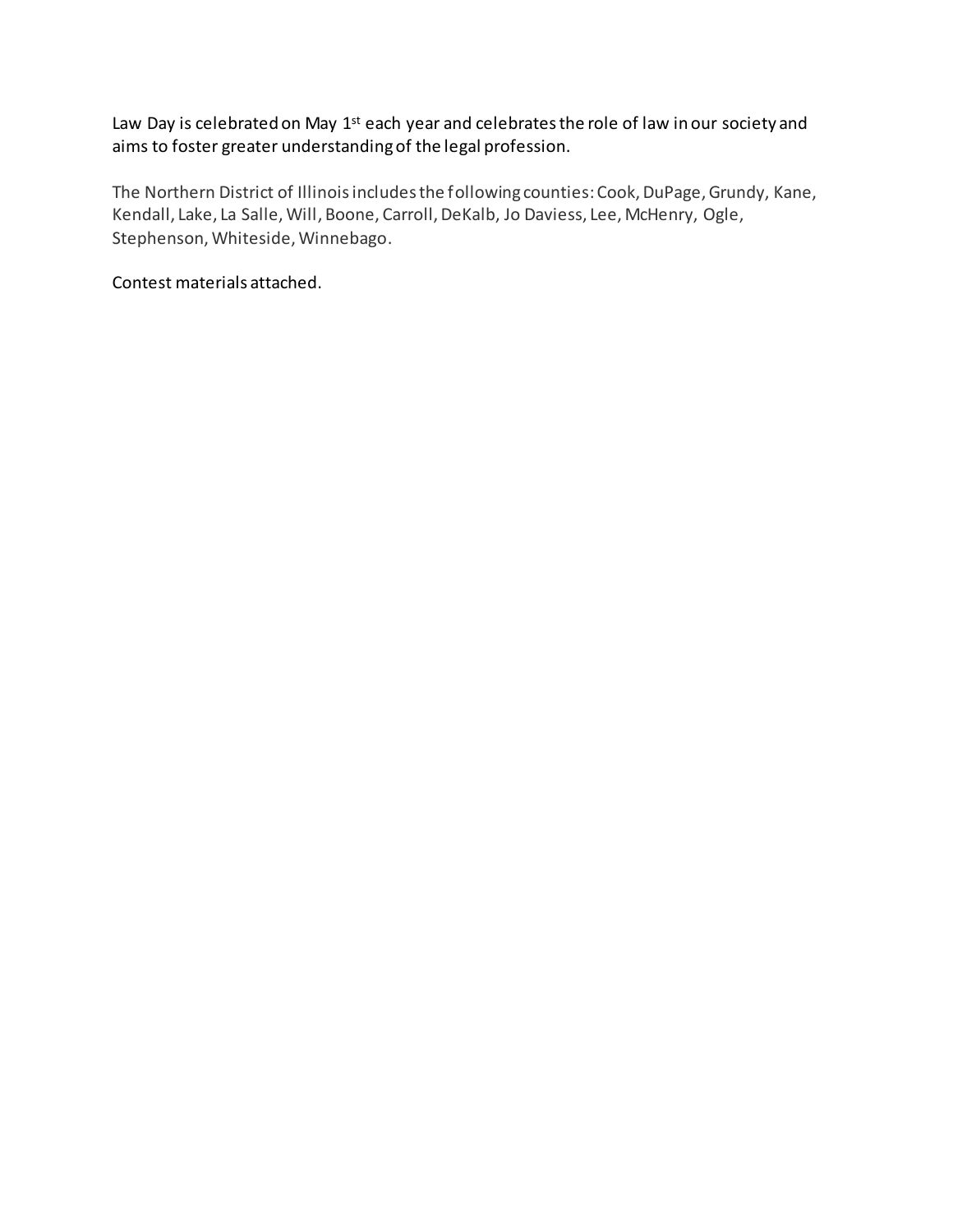

Dear Educators, Students, Parents, Fans of American Civics, and Aspiring Filmmakers,

The United States District Court for the Northern District of Illinois and the Chicago Chapter of the Federal Bar Association are sponsoring their inaugural Law Day Youth Civics Contest. Law Day is celebrated on May  $1<sup>st</sup>$  each year and celebrates the role of law in our society and aims to foster greater understanding of the legal profession.

To celebrate Law Day, students enrolled in 6<sup>th</sup>- 12<sup>th</sup> grades are invited to submit a video recording which answers the question, "why are the courts important?" Videos may not exceed two minutes and must be the original work of the student/students.

Group entries are permitted, but if selected as a winning entry, only one prize will be awarded to the group.  $\,$  All members of the group must be in the same grade level cohort (6th - 8th or 9th -12<sup>th</sup>), and each member must submit an entry form.

Submissions will be accepted Monday, **March 1, 2021 through 11:59 p.m. on Monday, April 12, 2021**. Entries will be judged on how they demonstrate understanding of constitutional principles, clarity and effectiveness in expressing the theme, and originality/creativity.

A first (\$500), second (\$250), and third (\$100) place winner will be awarded from each grade level cohort (6<sup>th</sup>-8<sup>th</sup> grade, 9<sup>th</sup>-12<sup>th</sup> grade). The teacher or organization leader (i.e. scout leader or club advisor) who referred winning students to the contest will receive a \$50 Target gift card for classroom or club materials.

Winners will be announced the week of May 10, 2021.

The [fillable entry form can be downloaded](https://iln.box.com/v/entryformLawDayVideo2021) here[. Video entries and entry forms must be](https://iln.app.box.com/f/c7d8c6bf865048238b85f12ec9e44d88)  [submitted here.](https://iln.app.box.com/f/c7d8c6bf865048238b85f12ec9e44d88)

Missing the submission deadline, providing false or incomplete entry information, not residing within the district are grounds for disqualification. Entries by children, step-children, grandchildren, siblings of employees of the U.S. District Court for the Northern District of Illinois will not be considered.